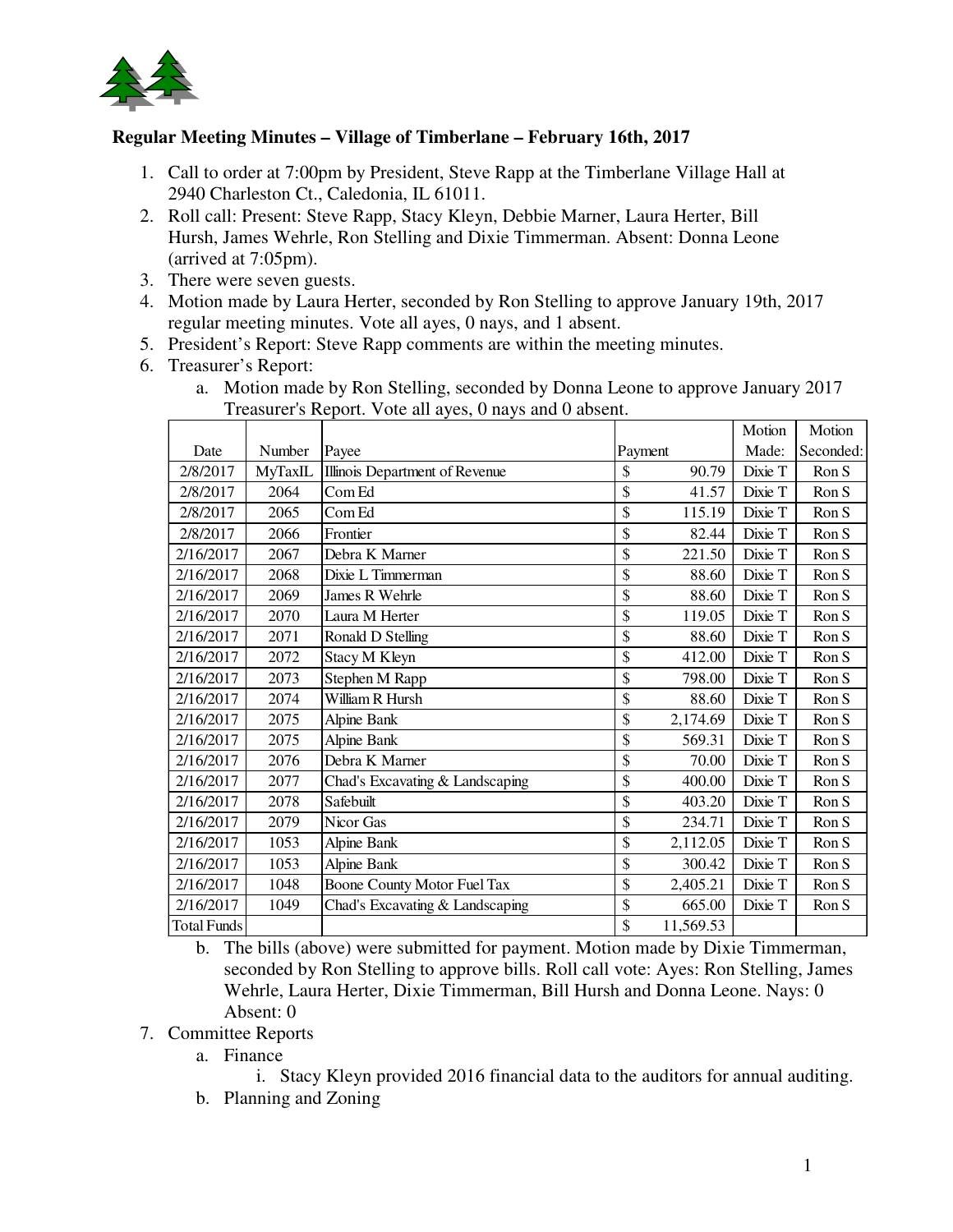- i. Guests Bill Estes and Marlow Smith stated the ordinance violation letter that Timberlane sent to 12367 Squirrel Tree Lane has not improved the parking situation in the subdivision. Attorney James Hursh stated that village ordinances could be revised to respond better to these situations. He has not inquired on cost of enforcement of Timberlane ordinances. Steve Rapp stated the village will try to do what is reasonable. He offered to review options with the village attorney and contact the village building inspector.
- c. Roads/Highways/Bridges
	- i. No culvert permits issued.
	- ii. Chad's Excavation continues applying blacktop cold patch this month.
- d. Village Hall
	- i. Steve Rapp and the board of trustees discussed obtaining a commercial building appraisal for the hall. Donna Leone offered to contact an appraiser.
- 8. Old Business
	- a. Guests Wes, Sue and Eric Lindberg notified the full board that they support a new fire station involving the North Boone Fire District 3 within the village boundaries particularly Newbury Place subdivision. They recommend the same outer building appearance as the village hall if another lot is built upon.
	- b. Guest Mark Layne from Insite, Inc provided a proposed Location Plan from Meridian Surveying, Inc. This plan would add a 155 foot tall cell tower on the old Schumacher property at 10568 Caledonia Road. Steve Rapp recommended the tower be located at least 110 feet from the nearest property line.
	- c. Village attorney James Hursh presented a cell tower draft ordinance to the board of trustees. Discussions included guest Mark Layne sharing education with the full board that resulted in revisions to the draft ordinance. Motion made by Laura Herter, seconded by Donna Leone to move forward with draft ordinance O17-075- 01 Telecommunications Structures and Towers for final review and approval next month. Vote all ayes, 0 nays and 0 absent.
- 9. New Business
	- a. Motion made by Laura Herter, seconded by Donna Leone to approve IDOT resolutions R17-047-01 and R17-047-02 for 2013 and 2015 Municipal Maintenance Actual Expenditures Statements. Vote all ayes, 0 nays and 0 absent.
	- b. Motion made by Dixie Timmerman, seconded by Ron Stelling to approve ordinance O17-047-01 Weight Limits on Roads. Vote all ayes, 0 nays and 0 absent. Road signs will be posted next week.

10. Actions from previous meetings:

| <b>Open Actions:</b>                                             | <b>Meeting</b> | <b>Contact</b>    |  |
|------------------------------------------------------------------|----------------|-------------------|--|
| Single Waste Refuse collection consideration to investigate      | Nov 2012       | Trustees          |  |
| Lower weight limit on Dawson Lake road from 54,000 lbs to        | Mar 2013       | <b>Trustees</b>   |  |
| 30,000 lbs as recommended by Hanson Engineering and IDOT.        |                |                   |  |
| Revision of Timberlane By-laws to include electronic attendance  | Mar 2014       | Debbie Marner     |  |
| Investigate funds in the prime account designated for audit      | Apr 2014       | Stacy, Steve, &   |  |
| purposes.                                                        |                | auditors          |  |
| Create new bridge filing system with Hanson Engineering          | Oct 2014       | Steve & Debbie    |  |
| Tax referendum bond for ballot                                   | Jan 2015       | <b>Steve Rapp</b> |  |
| Investigate "investment policies" in order to provide options to | Apr 2016       | Stacy, Debbie     |  |